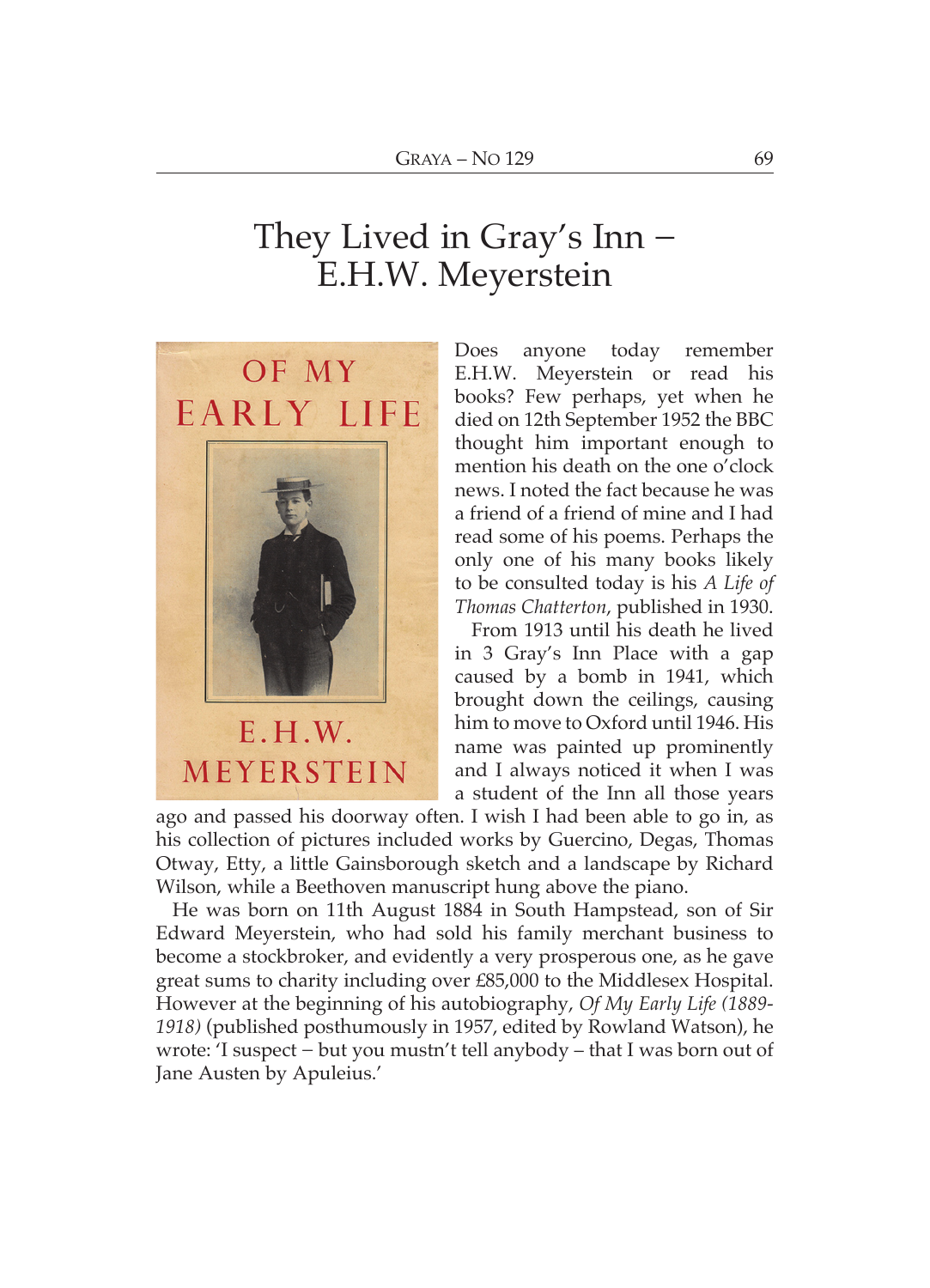Although both his parents were Jewish, they were non-practising; he was brought up a Protestant Christian, was confirmed and worshiped all his life as an Anglican. In 1912 the family moved to Chevening in Kent, and his father served two terms as High Sheriff of the county being knighted at the end of his first term in 1938. One of his uncles, Moritz Meverstein, invented the spectrometer.

After two tutors (one of whom happily introduced him to Shelley) and prep school at Eastbourne, he was sent to Harrow. His housemaster was Sir Arthur Hort, a classical scholar whom he described as 'a tall, brownbearded man with a Venetian senator's appearance and a taste for gardening'. He began writing poetry, mostly in Latin, and in his second term was promoted to the Lower Fifth, moving to E.W. Howson's house. He rose to fifth in the school and became a monitor but he was teased by having his pictures reversed and 'IEW' written on the back and having his revolving bookcase turned round so violently that all the books flew out. He was a good musician, particularly liking Beethoven and Mendelssohn, and music remained an abiding passion for the rest of his life, inspiring many of his poems.

In the holidays he went with his family to Cornwall where he met the novelist and art critic Charles Marriott. There he wrote poems, some of which were published in *The Cornishman*, and one was set to music by Arthur Bliss. Although unhappy at school he prospered academically, becoming a personal pupil of the headmaster, the Rev Dr Joseph Wood, who continued his tuition during two holidays at Aldeburgh where Meverstein's parents had hired a house near his. After two shots at a Balliol scholarship he came top of the scholarship candidates for New College, Magdalen and Corpus Christi. He chose Magdalen and went up as a demy.

His own words sum up what Oxford did for him: 'Looking back, I think I can say that the effect on my nature was largely climatic. The seeds of Platonism had been sewn already, also those of an aptitude for Latin, while the dominating inner influence, that (roughly speaking) of Beethoven's later works, which has coloured my outlook on life more than any human being was, if not paramount, certainly in action during the public-school period. The enervating atmosphere of the then unindustrialized place of learning encouraged a certain vacillation in me, true, and may have helped to postpone the revelation of my mother's hold on me for some years, but with two exceptions ... I was happiest with the schoolmaster type of don. The Latin tuition received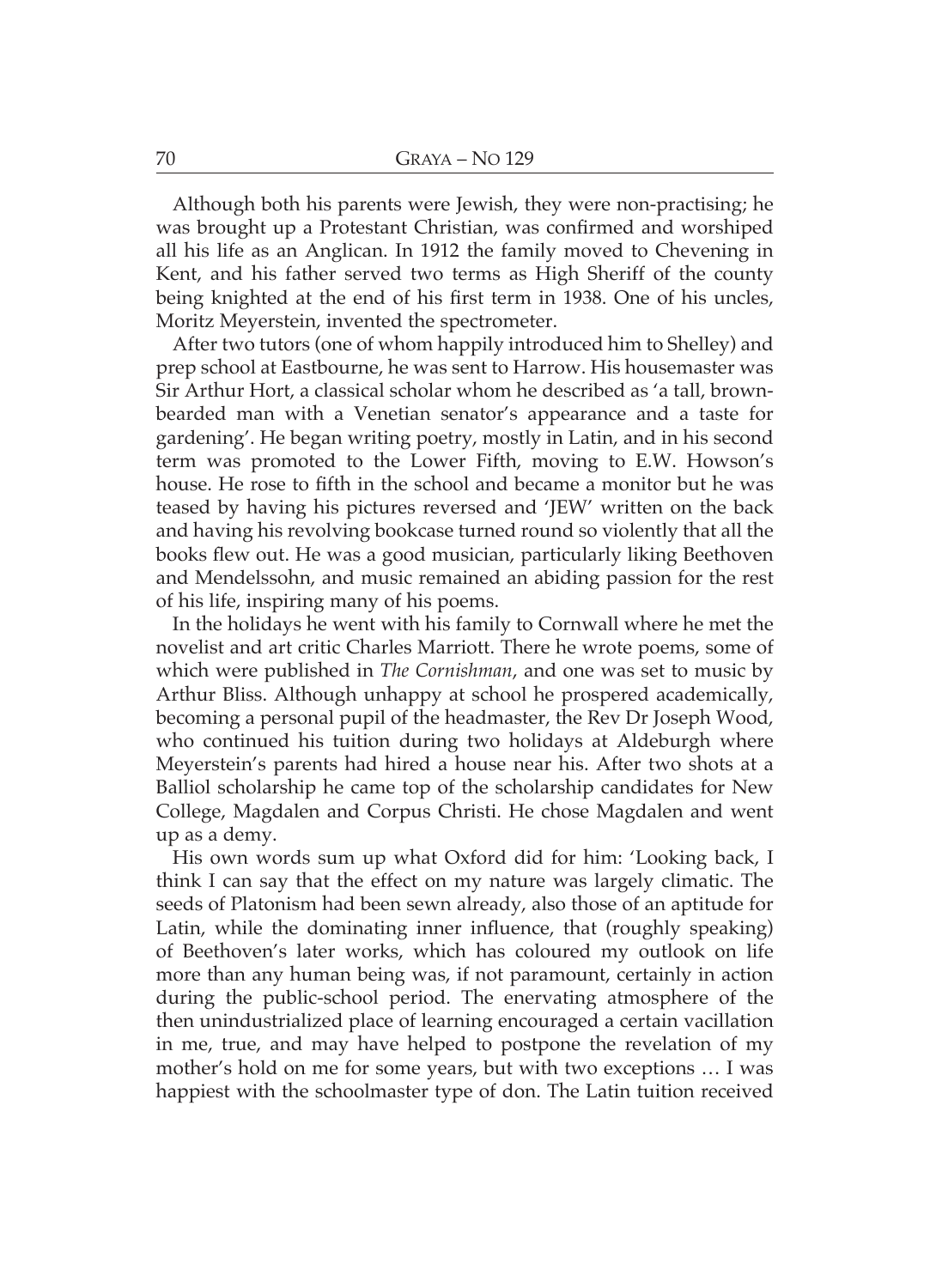from Christopher Cookson is a possession for ever, apart from its practical results, a first in Honour Moderations and a mention in the Hertford Scholarship. It can be summarized as a determination always to get down to the meaning of an author, to worry at it like a dog with a bone.'

He published his first book *The Door*, poems in the Oxford Magazine and had two in the first volume of Oxford Poetry. He wrote that he had been happier in Oxford during his first term than he had ever been at any time. While an undergraduate he continued his musical interests, particularly Beethoven. Mendelssohn at that time was 'out' and Adrian Boult, then an undergraduate friend at Christ Church, when told of his interest, said: 'How bold of you!' But although the teaching at Magdalen had been excellent for Honour Moderations, it was not so for Greats and when the list was published he found he had been given a second after a two-hour viva. He was not awarded a fellowship at his college and had to look for another career.

He chose to sit the Civil Service examination as he wanted to work for the British Museum. He had French lessons at Oxford followed by a month with a German tutor at home, then his father sent him off to Germany for more lessons, which he described as a ghastly experience, but he worked hard, passed his examination and was offered a job in the Manuscript Department. The most interesting work he did there was cataloguing Bishop Berkeley's papers.

Then came war. On 28th October 1914, walking to the British Museum. he passed Holborn Hall and on an impulse went in and enlisted in the Royal Dublin Fusiliers, choosing that regiment because a close friend had Irish blood on his mother's side and he thought he might be sent to Dublin. In fact he was sent to Cork, taking with him Berlioz's Memoires and a pocket Sophocles, to begin an inglorious military career. On 19th December he was discharged as 'not likely to become an efficient soldier'. On Armistice Day he resigned from the museum and thereafter lived on his literary earnings supplemented by a small allowance.

He was touchy to a degree, hating his parents and his home, though it is hard to see they did anything to deserve it, and he did not refuse an allowance. Yet, as the editor of his autobiography put it, 'Paradoxically enough, to the end of his life he never ceased to lament that he was an orphan without a home'. From his attitude to life it might be thought he was an only child but he was not. He had a younger sister Phyllis who was beautiful and an artist. The editor of his autobiography wrote: